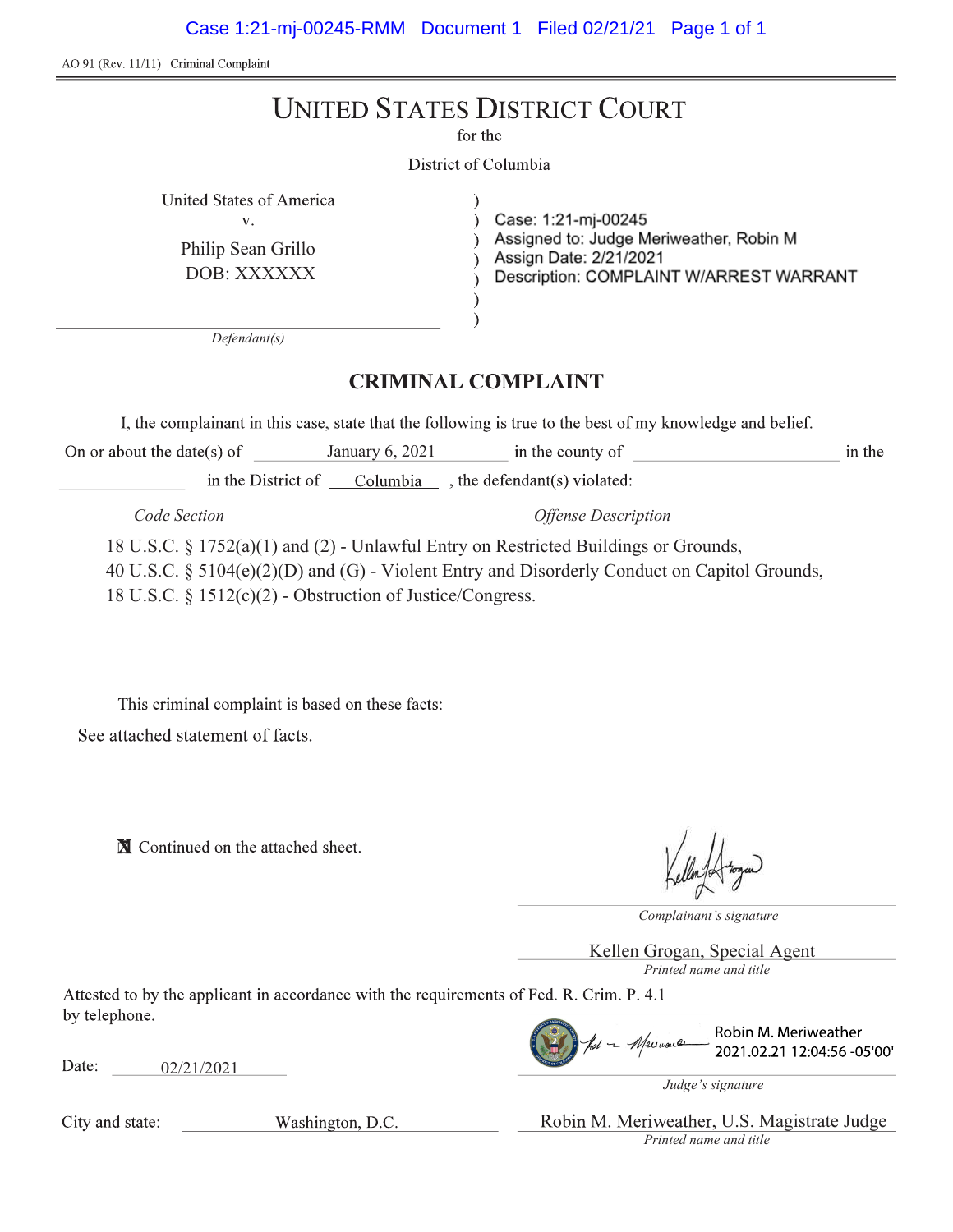Case 1:21-mj-00245-RMM Document 1-1 Filed Case: 1:21-mj-00245<br>
Robin M Assign Date: 2/21/2021 Description: COMPLAINT W/ARREST WARRANT

#### STATEMENT OF FACTS

1. Your affiant, Kellen Grogan, is a Special Agent with the Federal Bureau of Investigation. I have served as a Special Agent with the FBI since March 2012. Since January 2016 I have been assigned to one of the Washington Field Office's Extraterritorial Counterterrorism squads and before that to its Joint Terrorism Task Force. Prior to my employment with the FBI, I was a law enforcement officer in the United States Air Force and Air Force Reserves for approximately ten years. Currently, I am a tasked with investigating criminal activity in and around the Capitol grounds on January 6, 2021. As a Special Agent, I am authorized by law or by a Government agency to engage in or supervise the prevention, detention, investigation, or prosecution of a violation of Federal criminal laws.

2. Since I became involved in this investigation on January 6, 2021, I have conducted interviews, reviewed public tips, reviewed publicly available photos and video, and reviewed relevant documents, among other things. The facts in this affidavit come from my review of the evidence, my personal observations, my training and experience, and information obtained from other agents and witnesses. Except as explicitly set forth below, I have not distinguished in this affidavit between facts of which I have personal knowledge and facts of which I have hearsay knowledge. Because this Affidavit is submitted for the limited purpose of establishing probable cause to support an application for an arrest warrant, it does not contain every fact known by me or the United States.

3. The U.S. Capitol is secured 24 hours a day by U.S. Capitol Police. Restrictions around the U.S. Capitol include permanent and temporary security barriers and posts manned by U.S. Capitol Police. Only authorized people with appropriate identification are allowed access inside the U.S. Capitol. On January 6, 2021, the exterior plaza of the U.S. Capitol was also closed to members of the public.

4. On January 6, 2021, a joint session of the United States Congress convened at the United States Capitol, which is located at First Street, SE, in Washington, D.C. During the joint session, elected members of the United States House of Representatives and the United States Senate were meeting in separate chambers of the United States Capitol to certify the vote count of the Electoral College of the 2020 Presidential Election, which had taken place on November 3, 2020. The joint session began at approximately 1:00 p.m. Shortly thereafter, by approximately 1:30 p.m., the House and Senate adjourned to separate chambers to resolve a particular objection. Vice President Mike Pence was present and presiding, first in the joint session, and then in the Senate chamber.

5. As the proceedings continued in both the House and the Senate, and with Vice President Mike Pence present and presiding over the Senate, a large crowd gathered outside the U.S. Capitol. As noted above, temporary and permanent barricades were in place around the exterior of the U.S. Capitol building, and U.S. Capitol Police were present and attempting to keep the crowd away from the Capitol building and the proceedings underway inside.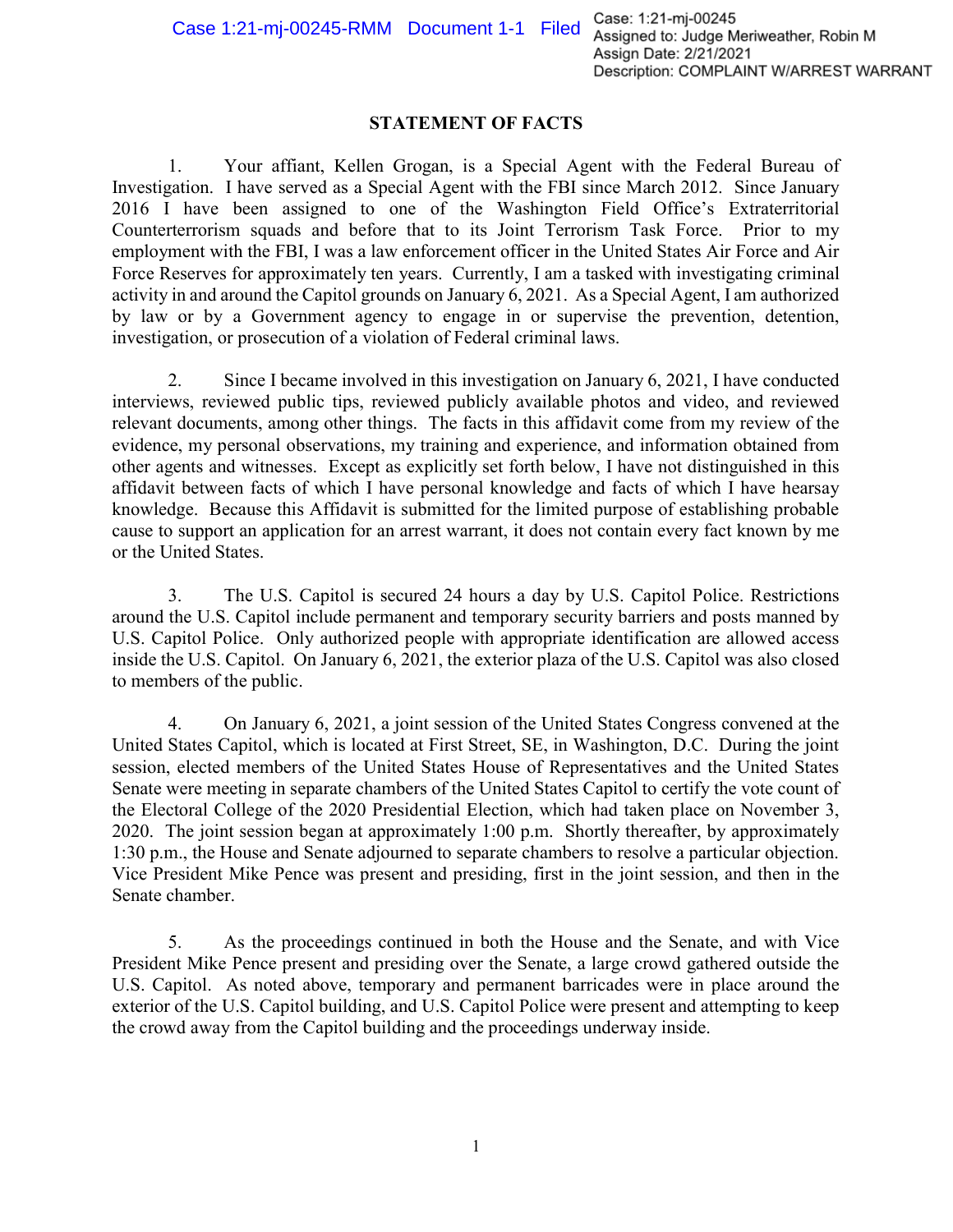#### Case 1:21-mj-00245-RMM Document 1-1 Filed 02/21/21 Page 2 of 13

6. At such time, the certification proceedings were still underway and the exterior doors and windows of the U.S. Capitol were locked or otherwise secured. Members of the U.S. Capitol Police attempted to maintain order and keep the crowd from entering the Capitol; however, shortly around 2:00 p.m., individuals in the crowd forced entry into the U.S. Capitol, including by breaking windows and by assaulting members of the U.S. Capitol Police, as others in the crowd encouraged and assisted those acts.

7. Shortly thereafter, at approximately 2:20 p.m. members of the United States House of Representatives and United States Senate, including the President of the Senate, Vice President Mike Pence, were instructed to—and did—evacuate the chambers. Accordingly, the joint session of the United States Congress was effectively suspended until shortly after 8:00 p.m. Vice President Pence remained in the United States Capitol from the time he was evacuated from the Senate Chamber until the sessions resumed.

8. During national news coverage of the aforementioned events, video footage which appeared to be captured on mobile devices of persons present on the scene depicted evidence of violations of local and federal law, including scores of individuals inside the U.S. Capitol building without authority to be there.

9. Two individuals contacted the FBI tip line and stated that they observed CNN footage of PHILIP GRILLO inside the Capitol on January 6, 2021.

10. On January 14, 2021, the FBI received an anonymous tip from an individual hereinafter referred to as WITNESS 1. WITNESS 1 stated that s/he saw PHILIP GRILLO "storm[]" into the Capitol on CNN footage. WITNESS 1 also said, "I saw him twice in CNN in two separate incidents". WITNESS 1 stated that s/he knew GRILLO from growing up with him in Glen Oaks, New York.

11. On January 18, 2021, a tipster, hereinafter referred to as "WITNESS 2," contacted the FBI and identified GRILLO from CNN footage. WITNESS 2 included a video and an image taken from his/her cell phone of the CNN footage where s/he identified GRILLO. Screenshots of the image and video WITNESS 2 provided are attached below. The red oval was inserted by your affiant to identify GRILLO.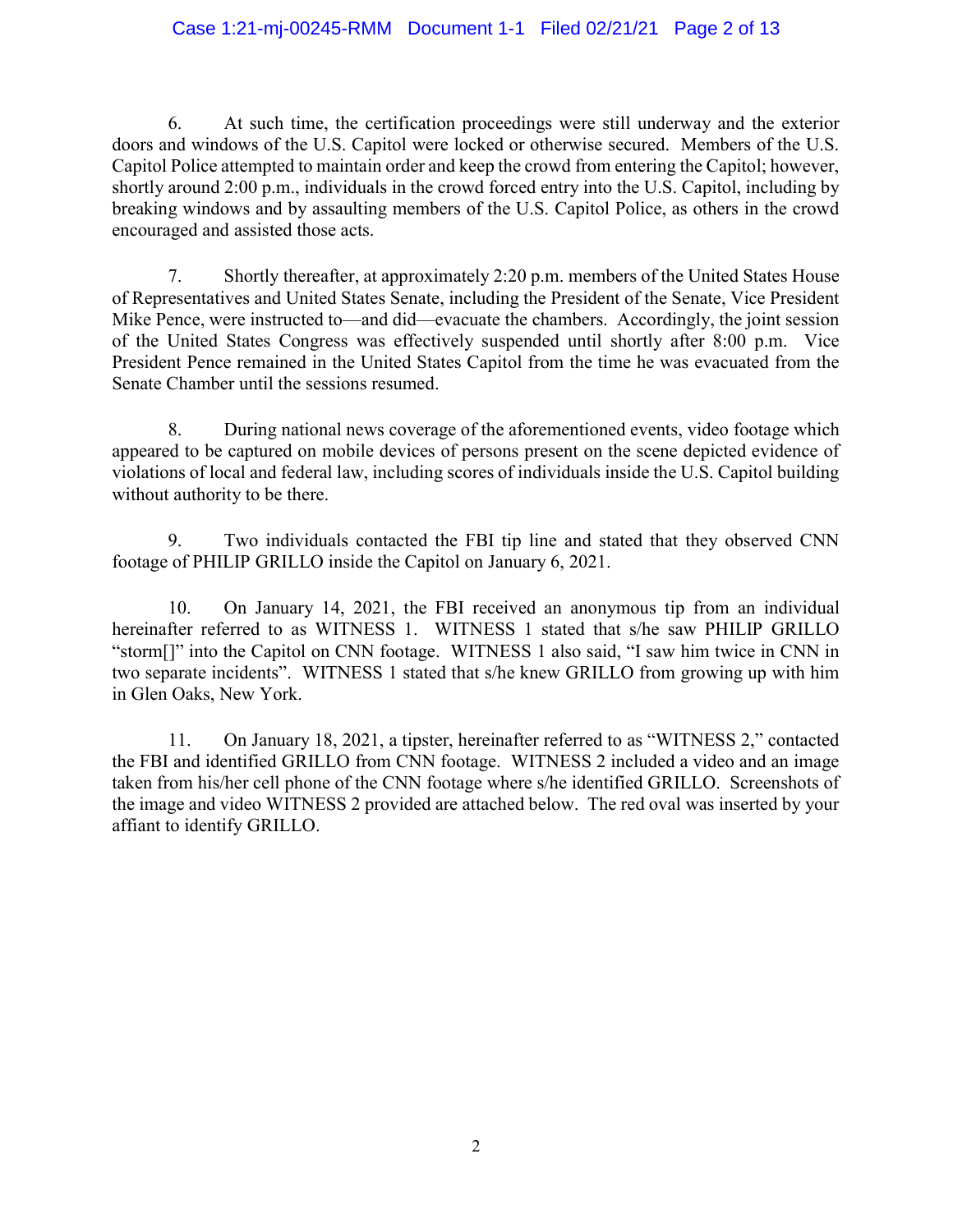



12. A FBI agent met with WITNESS 2 and showed him/her surveillance footage from inside the U.S. Capitol. WITNESS 2 identified GRILLO in the CCTV footage. WITNESS 2 stated s/he has known GRILLO for decades, growing up with him and going to the same schools. WITNESS 2 stated s/he did not require any aids, such as unique clothing, to identify GRILLO, and stated s/he knows his face. WITNESS 2 also reported that GRILLO was a member of the Knights of Columbus. The CCTV image from which WITNESS 2 identified GRILLO is pasted below.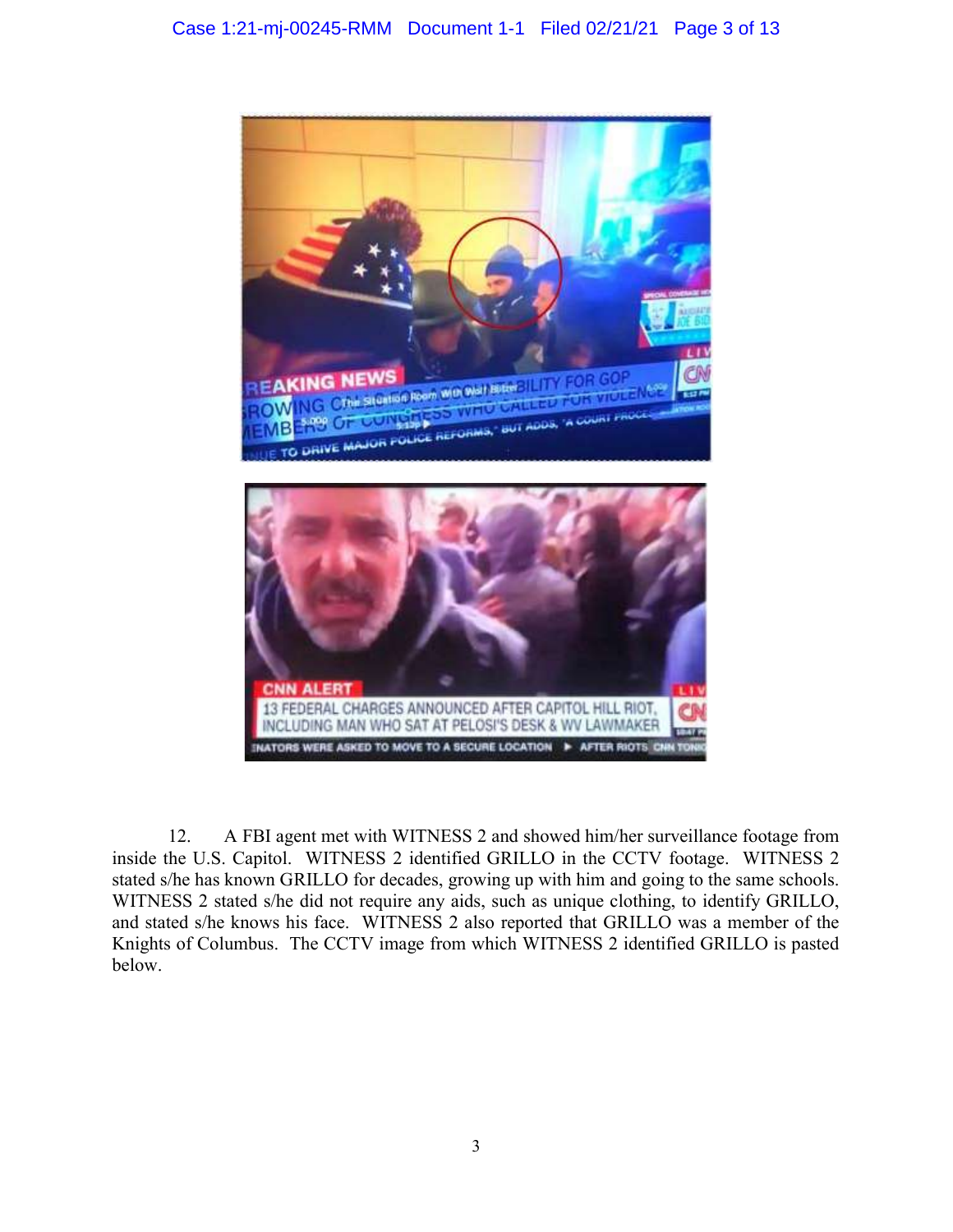

13. In the course of the investigation, your affiant reviewed video footage recorded from inside the U.S. Capitol. An individual matching GRILLO's description and clothing can be seen in video from the Senate Wing Door climbing into the U.S. Capitol through a broken window at or about 2:20 p.m. GRILLO can be seen holding a megaphone in his hand after entering the building. Screenshots showing GRILLO's entrance and him holding the megaphone are included below. Red circles indicate GRILLO and the megaphone.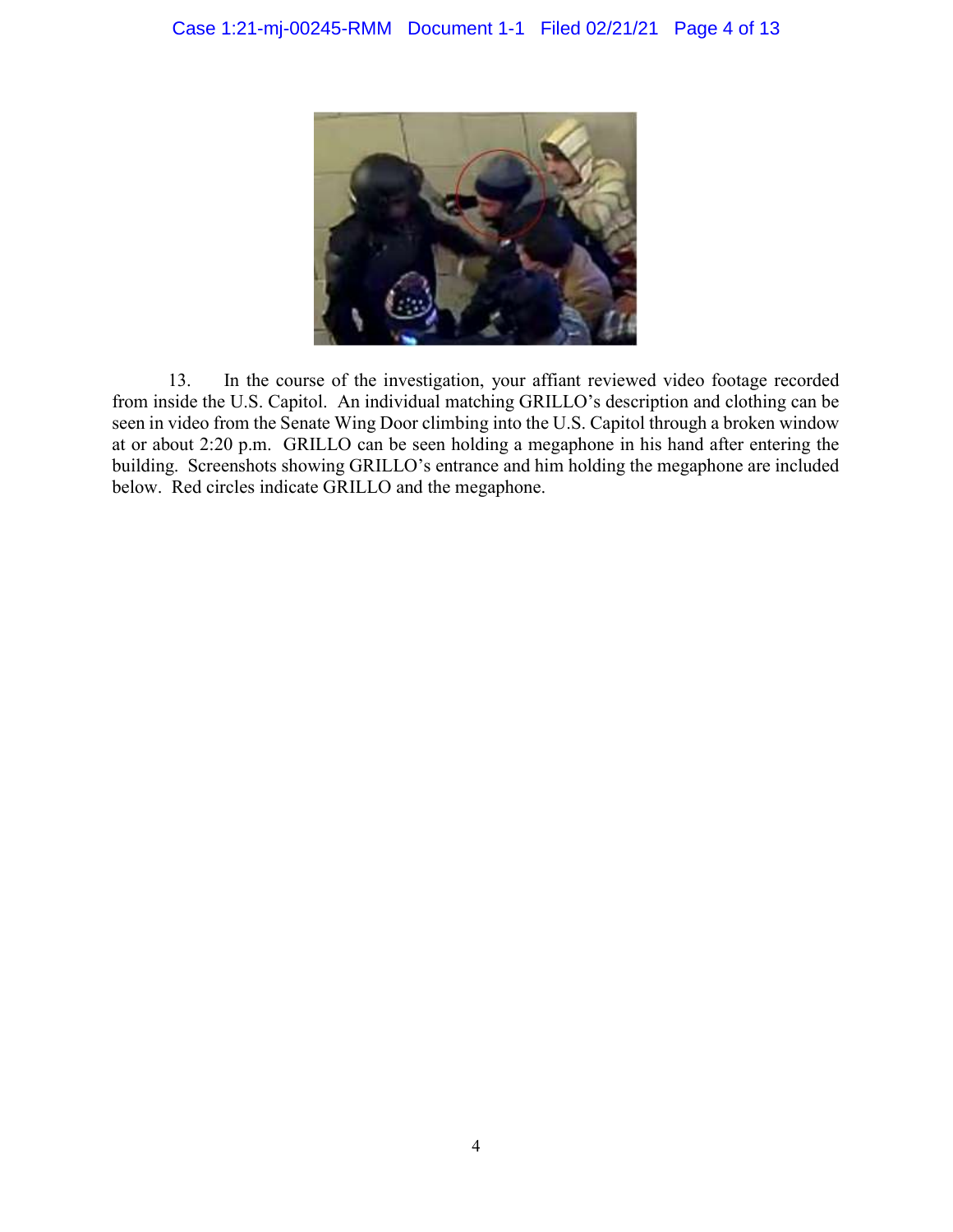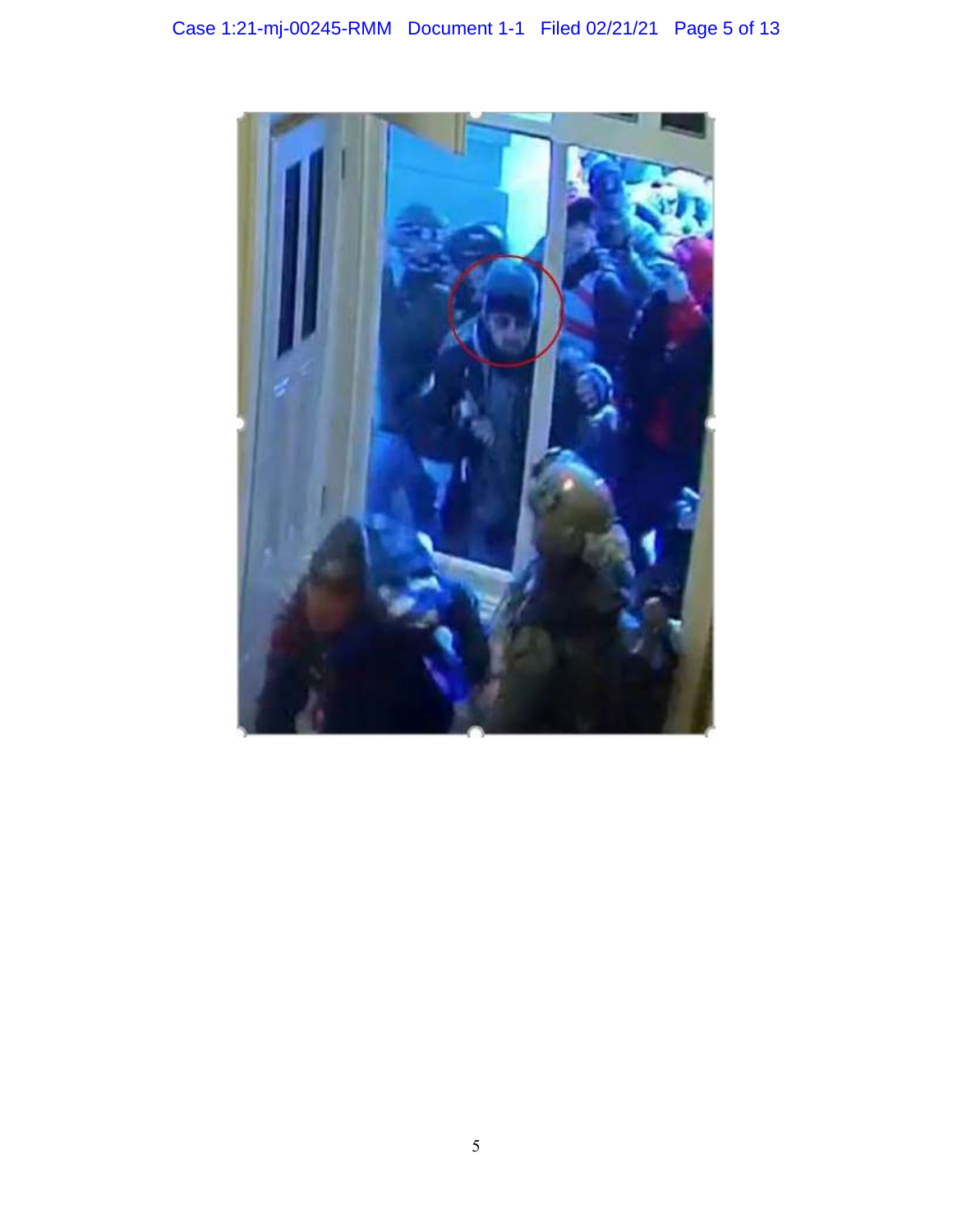

14. About fifteen (15) minutes after he entered the U.S. Capitol through the broken window, GRILLO was captured in a different surveillance camera that faces the Capitol Rotunda interior. In this video, GRILLO is seen with a crowd of individuals attempting to exit the Rotunda and gain entry to a separate room that contained doors leading outside, where more protestors were gathered. The crowd's movement is blocked by three Capitol Police officers trying to stop the crowd's progress. Eventually the crowd, including GRILLO, is able to move past the officers and towards the Rotunda's exterior entryway doors. GRILLO was among the first few individuals to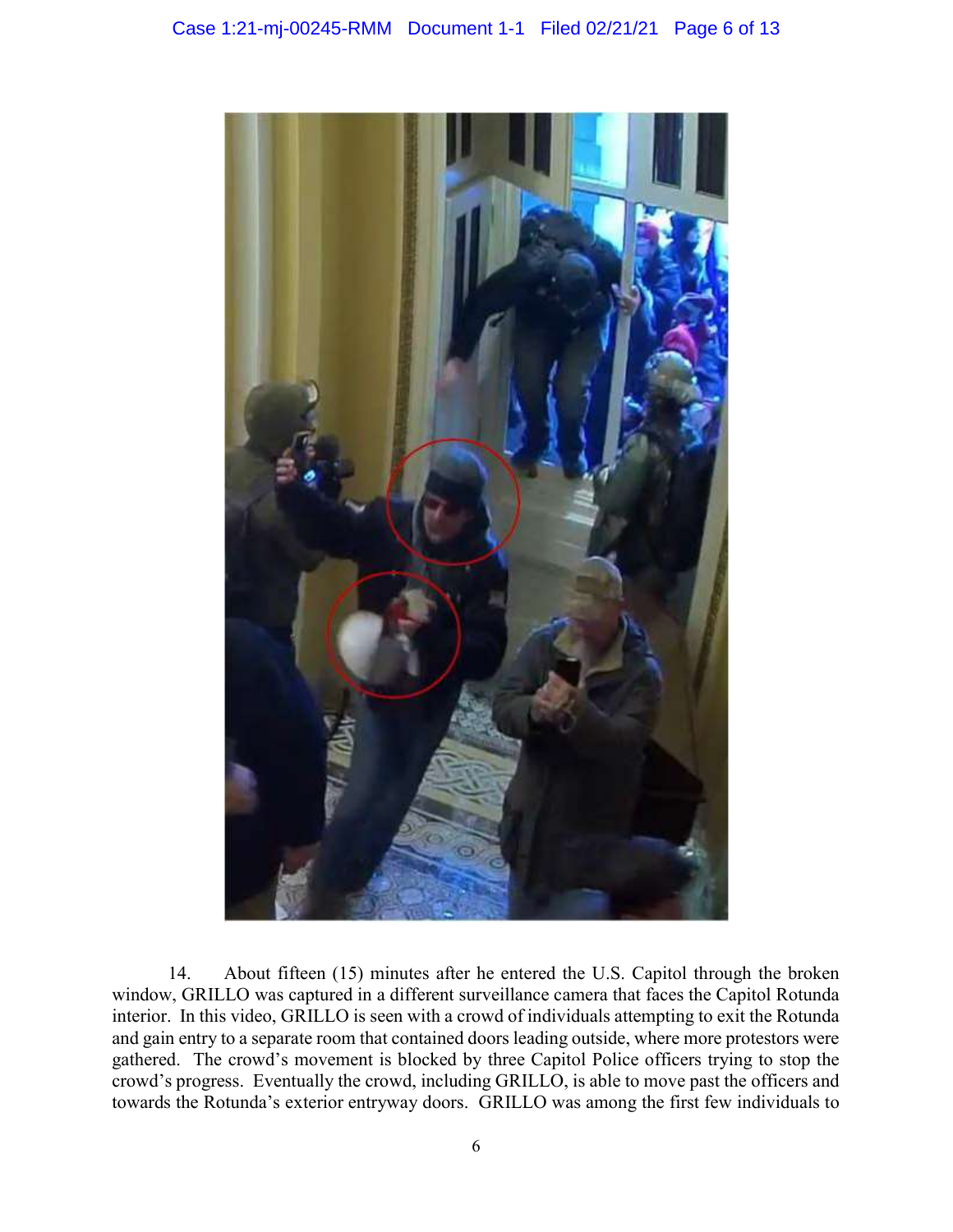get past the officers, although he followed the individual who was standing in front of him. Screenshots from the video footage are pasted below, with GRILLO indicated by a red circle. At this point, GRILLO no longer appears to be holding a megaphone.



15. Another surveillance video pointed toward the Rotunda exterior doors picked up the crowd after it bypassed the previously-mentioned Capitol Police officers. GRILLO and the large group of individuals approached the exterior entryway doors, which were barricaded with benches. Protestors outdoors were clearly visible through the door's windows. GRILLO and the large crowd gathered at the closed doors while the same three U.S. Capitol Police officers repositioned themselves and again barred the crowd's movement, this time preventing them from opening the exterior doors. GRILLO was able to move about the crowd, eventually moving from the back to the front and directly in front of the officers. The crowd ultimately pushed against the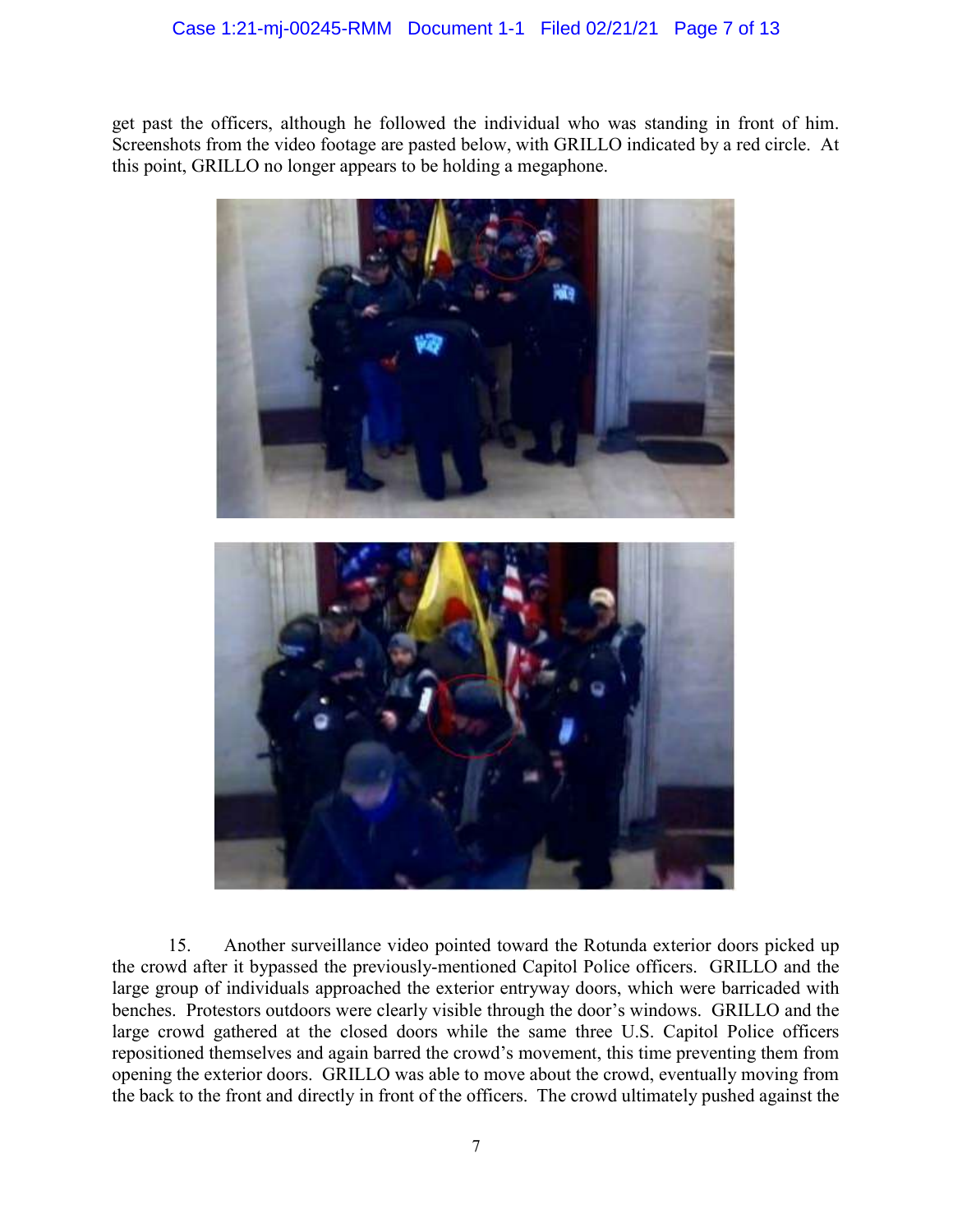### Case 1:21-mj-00245-RMM Document 1-1 Filed 02/21/21 Page 8 of 13

officers and against the doors, forcing them open and allowing individuals located outside to gain entry to the Capitol. At the time the doors were pushed open, GRILLO was standing towards the middle of the crowd and not making direct contact with the officers. Two screenshots from the Rotunda exterior doors footage are attached below, with Grillo indicated by a red marking.

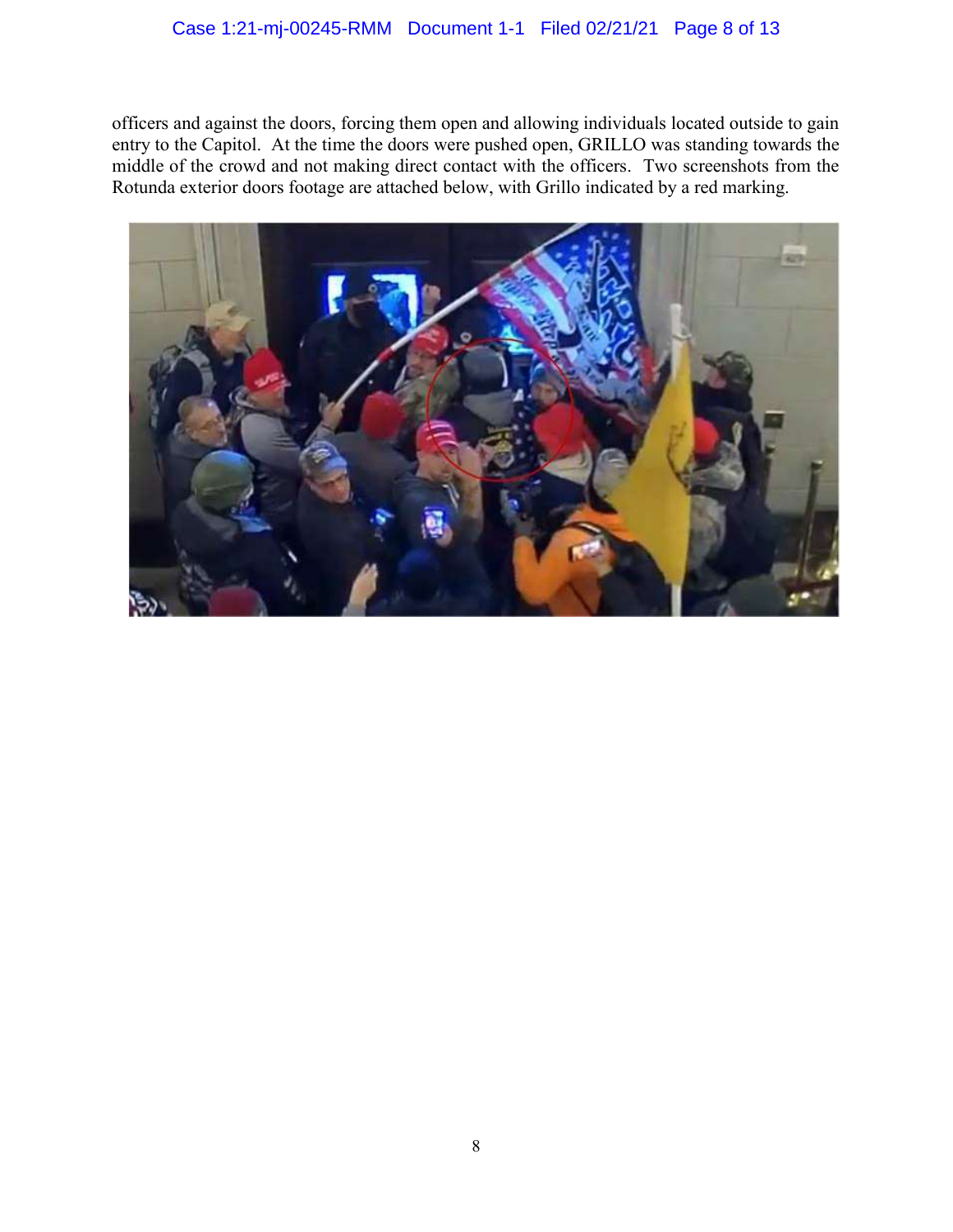

16. Once the doors were opened, allowing more protestors inside the building, GRILLO briefly went through the doors only to re-enter the Capitol moments later and remain inside the Capitol. GRILLO can also clearly be seen recording himself on his cell phone, a screenshot of which is attached below, with red circles to indicate GRILLO and his cell phone.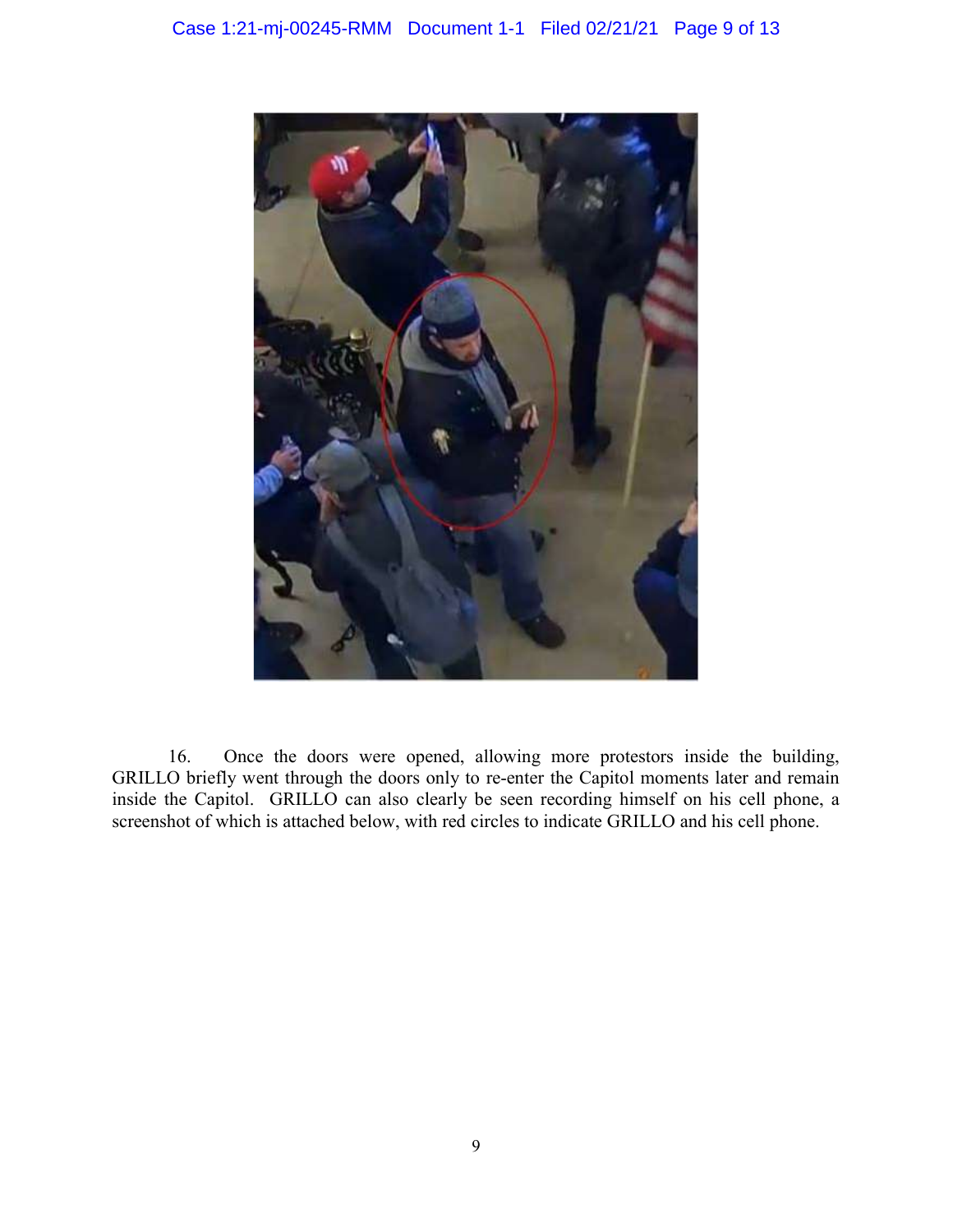

17. In the same surveillance footage facing the Rotunda exterior doors, GRILLO can be seen wearing a Knights of Columbus, St. Anne's Council #2429, Glen Oaks, New York embroidered jacket. The FBI conducted an open-records check of GRILLO and confirmed GRILLO to be a member of the Knights of Columbus chapter, matching the jacket's description. Additionally, as stated above, WITNESS 2 reported to the agent s/he met with that GRILLO was a member of the Knights of Columbus. A screenshot from this footage is attached below.

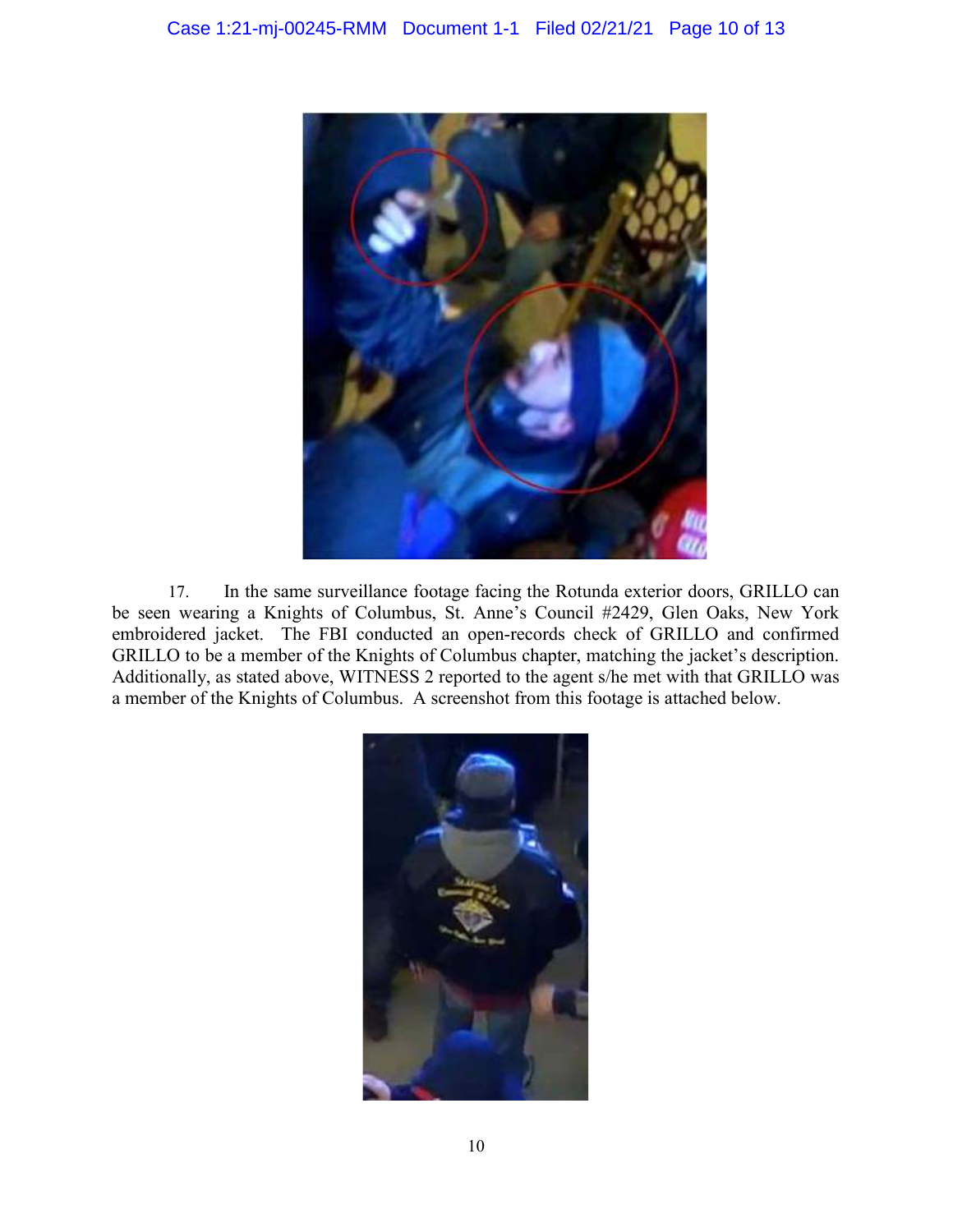#### Case 1:21-mj-00245-RMM Document 1-1 Filed 02/21/21 Page 11 of 13

18. In video footage found on YouTube, the back of GRILLO's jacket can be more clearly seen. A screenshot is pasted below.



19. In the YouTube footage, which was taken outside the Capitol and near an entryway, GRILLO was with a crowd that is shouting, "Fight for Trump." This crowd was engaged in a physical confrontation with uniformed officers at the entryway. Again, GRILLO was near the front of the crowd. The crowd, including GRILLO, was eventually driven back from the door when officers employed a chemical irritant.

20. From New York State vehicle registration records, the FBI identified GRILLO as the registered owner of a 2019 Chevrolet Traverse with New York State License Plate number HFM4919. A License Plate reader in New York City captured New York License Plate HFM4919 departing New York City at approximately 9:30 p.m. on January 5, 2021 and returning on January 6, 2021 at approximately 11:20 p.m. A Secret Service camera located in Washington, D.C. scanned New York License Plate HFM4919 at approximately 2:10 a.m. on January 6, 2021.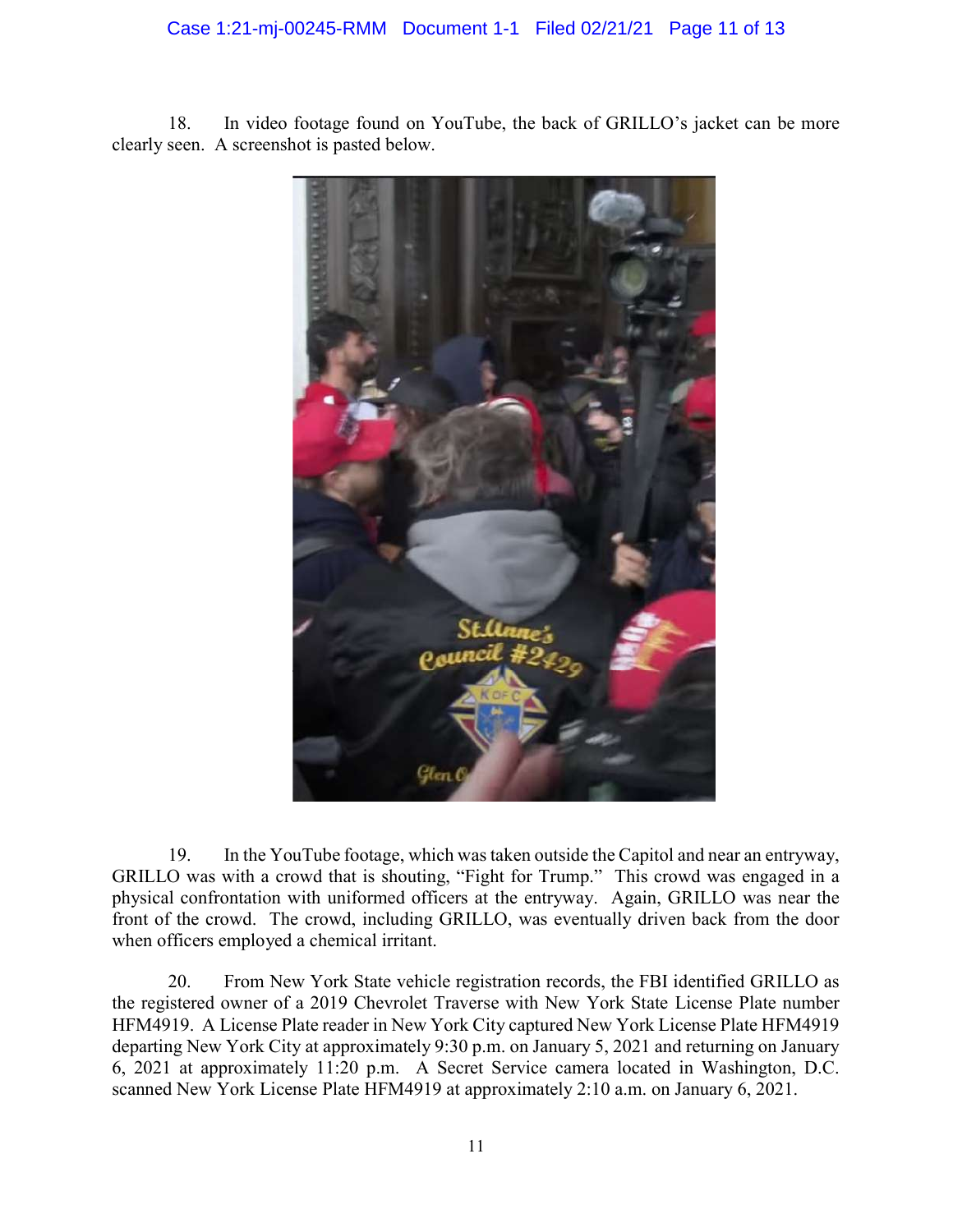21. According to records obtained through a search warrant that was served on Verizon, on January 6, 2021, in and around the time of the incident, the cellphone associated with 718-970-1908 was identified as having utilized a cell site consistent with providing service to a geographic area that includes the interior of the United States Capitol building. GRILLO's mother listed the above phone number on her passport application as belonging to GRILLO in the point of contact section. The number is registered in GRILLO's mother's name, as are other phone numbers on the same account.

22. On November 11, 2020, GRILLO posted a brief video from the Facebook page of "DONALD J. TRUMP" to his own page. TRUMP's post was captioned with "WE WILL WIN!" and a brief video saying to believe in the impossible.

23. GRILLO's United States Passport Application from March 7, 2017 includes a photograph of GRILLO. The photograph of GRILLO from the passport application appears to be the same person as the individual contained in the January 6, 2021 video footage from inside the U.S. Capitol and identified as GRILLO as described above.

24. Based on the foregoing, your affiant submits that there is probable cause to believe that PHILIP SEAN GRILLO violated 18 U.S.C.  $\S$  1752(a)(1) and (2), which makes it a crime to (1) knowingly enter or remain in any restricted building or grounds without lawful authority to do so; and (2) knowingly, and with intent to impede or disrupt the orderly conduct of Government business or official functions, engage in disorderly or disruptive conduct in, or within such proximity to, any restricted building or grounds when, or so that, such conduct, in fact, impedes or disrupts the orderly conduct of Government business or official functions; or attempts or conspires to do so. For purposes of Section 1752 of Title 18, a "restricted building" includes a posted, cordoned off, or otherwise restricted area of a building or grounds where the President or other person protected by the Secret Service, including the Vice President, is or will be temporarily visiting; or any building or grounds so restricted in conjunction with an event designated as a special event of national significance.

25. Your affiant submits there is also probable cause to believe that PHILIP SEAN GRILLO violated 40 U.S.C.  $\S$  5104(e)(2)(D) and (G), which makes it a crime to willfully and knowingly (D) utter loud, threatening, or abusive language, or engage in disorderly or disruptive conduct, at any place in the Grounds or in any of the Capitol Buildings with the intent to impede, disrupt, or disturb the orderly conduct of a session of Congress or either House of Congress, or the orderly conduct in that building of a hearing before, or any deliberations of, a committee of Congress or either House of Congress; and (G) parade, demonstrate, or picket in any of the Capitol Buildings.